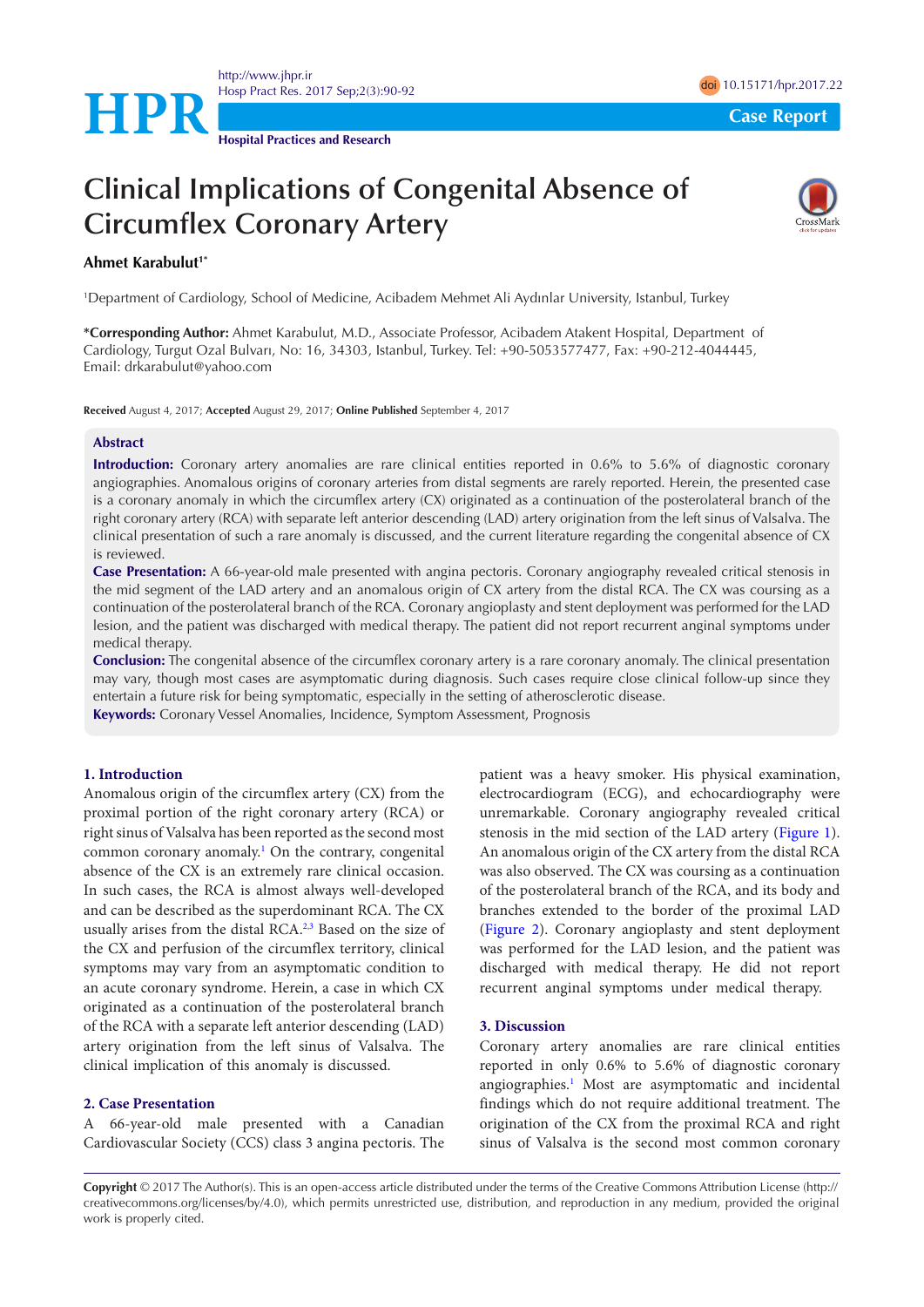<span id="page-1-3"></span>

**Figure 1.** Spider View Showing Separately Originating Left Anterior Descending Artery With Discrete Diagonal Branch and Absence of Circumflex Artery.

anomaly after the separate origins of LAD and CX (0.37% vs  $0.41\%$ ).<sup>1,[2](#page-1-1)</sup> The anomalous origin of coronary arteries from distal segments has been reported only rarely. In the majority of reported cases, the RCA originated from the distal CX,<sup>4[,5](#page-1-6)</sup> whereas CX originating from the distal RCA has been reported in only a few cases associated with a single coronary anomaly.<sup>2[,3](#page-1-2)</sup> The congenital absence of the left CX is also rarely reported. In such cases, the posterolateral branch of the RCA is usually well-developed, and it courses to the circumflex territory. Such a large vessel is defined as a superdominant RCA and has an incidence rate of 0.003% to  $0.067\%$ .

A coronary artery anomaly is defined as a variant of the normal coronary anatomy. The majority of cases are usually diagnosed incidentally, and nearly 80% of all cases are asymptomatic. Due to the benign prognosis, such cases do not require additional treatment.<sup>[5](#page-1-6)</sup> However, an acute coronary syndrome related to a coronary anomaly has a more serious progression because of the extensive territory to which blood is supplied.<sup>7,[8](#page-2-1)</sup> Moreover, percutaneous coronary intervention for a coronary anomaly is a challenging procedure because of the complex anatomy and higher associated clinical risk which necessitates the expertise of an experienced interventional cardiologist.<sup>[9](#page-2-2)</sup>

Several case presentations have demonstrated different clinical pictures in the congenital absence of the CX. Physiological or mental stress or exercise may trigger stable angina pectoris, especially in a fairly coursing CX. In the setting of atherosclerotic disease, anginal attacks are observed more frequently. An especially slow coronary flow could lead to delayed perfusion of the circumflex territory, which may be more evident after a heavy meal or smoking. Moreover, acute angulation of the vessel may lead to similar cilinical pictures of myocardial bridging.<sup>[10](#page-2-3)</sup> In the present case, the CX was well-developed; thus, symptomatology was linked to a LAD lesion. After successful intervention, the patient did not report recurrent angina. However, the patient was under anti-ischemic medication which may have suppressed the symptoms of the CX anomaly. Myocardial perfusion scintigraphy may be useful in detecting ischemic regions of the CX territory, and this may enable doctors to prescribe more accurate

<span id="page-1-4"></span>

**Figure 2.** Left Anterior Oblique Projection Showing Right Coronary System; Circumflex Artery Originating as a Continuation of Posterolateral Branch.

anti-anginal therapy.

## **4. Conclusion**

The congenital absence of the circumflex coronary artery is a rare coronary anomaly. Its clinical presentation may vary, though most cases are asymptomatic during diagnosis. Nonetheless, such cases require close clinical follow-up since they entertain a future risk for being symptomatic, especially in the setting of atherosclerotic disease.

## **Conflict of Interest Disclosures**

The author confirms there are no conflicts of interest regarding this work.

## **Ethical Approval**

This case report was approved by the ethics committee of a local hospital.

## **References**

- <span id="page-1-0"></span>1. Yurtdaş M, Gülen O. Anomalous origin of the right coronary artery from the left anterior descending artery: review of the literature. Cardiol J. 2012;19(2):122-129. [doi:10.5603/](https://doi.org/10.5603/CJ.2012.0023) [CJ.2012.0023](https://doi.org/10.5603/CJ.2012.0023).
- <span id="page-1-1"></span>2. Prashanth P, Mukhaini M. Single right coronary artery continuing as left circumflex artery and hypoplastic left anterior descending artery: a rare coronary anomaly. J Invasive Cardiol. 2008;20(6):E192-E194.
- <span id="page-1-2"></span>3. Subban V, Victor SM, Ajit MS, Kalidoss L. Single coronary artery from the right coronary sinus with proximal origin of the left anterior descending coronary artery and left circumflex as distal continuation of the right coronary artery: a rare variant. Cardiovasc J Afr. 2012;23(8):e13-e14. [doi:10.5830/CVJA-2012-034](https://doi.org/10.5830/CVJA-2012-034).
- <span id="page-1-5"></span>4. Arslan U, Karamanlıoğlu M, Korkmaz A. Conventional and computed tomography angiography views of a rare type of single coronary artery anomaly: right coronary artery arising from distal left circumflex artery. Anadolu Kardiyol Derg. 2012;12(6):522-523. [doi:10.5152/akd.2012.164](https://doi.org/10.5152/akd.2012.164).
- <span id="page-1-6"></span>5. Chung SK, Lee SJ, Park SH, Lee SW, Shin WY, Jin DK. An extremely rare variety of anomalous coronary artery: right coronary artery originating from the distal left circumflex artery. Korean Circ J. 2010;40(9):465-7. [doi:10.4070/kcj.2010.40.9.465](https://doi.org/10.4070/kcj.2010.40.9.465).
- <span id="page-1-7"></span>6. Ullah S, Khan M, Khan NAJ, Zeb H, Patel R. Absence of left circumflex artery: a rare congenital disorder of coronary arteries. Case Rep Cardiol. 2017;2017:8710135.